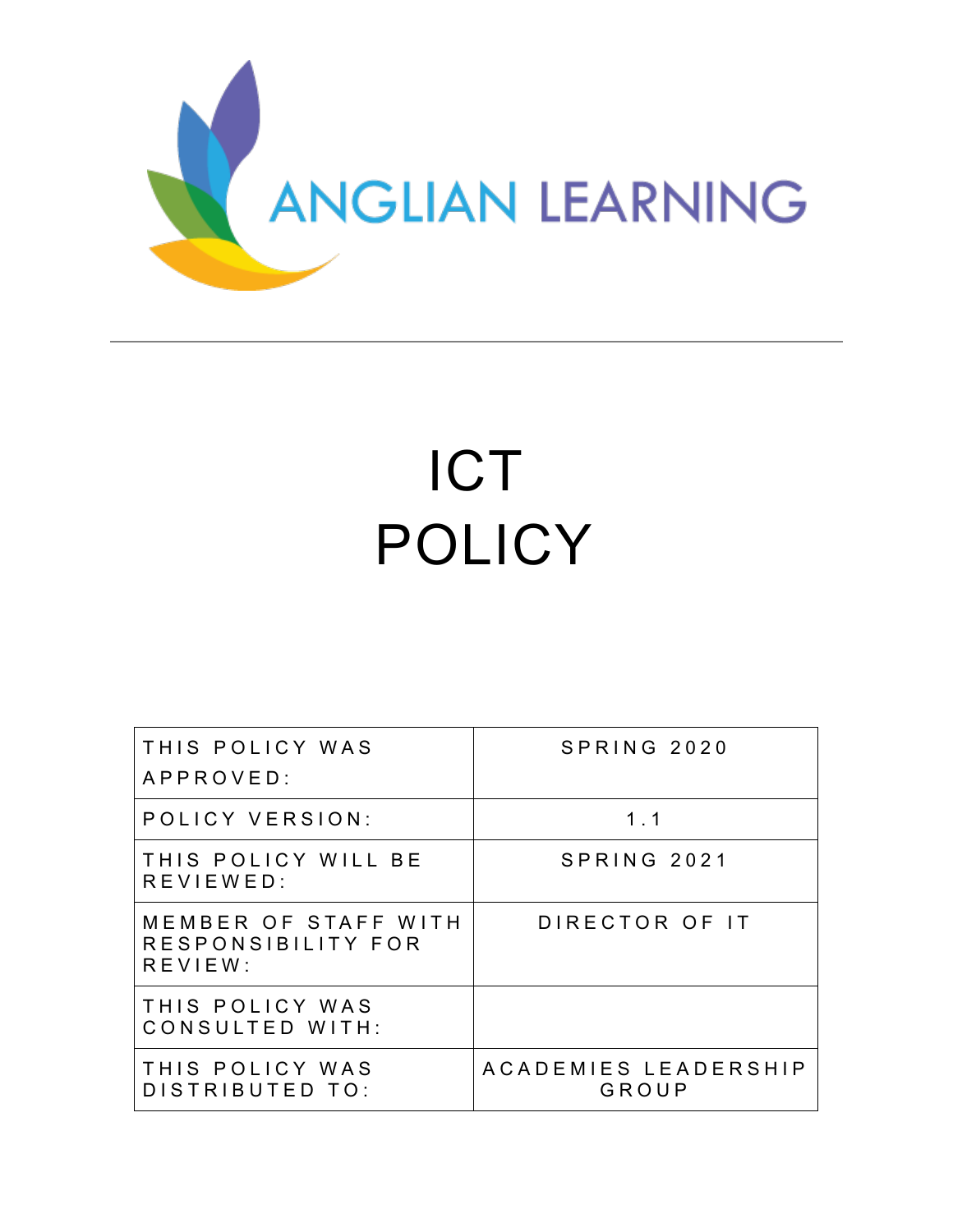# **Contents**

<span id="page-1-0"></span>

| 1.             |  |  |  |
|----------------|--|--|--|
| 2.             |  |  |  |
| 3.             |  |  |  |
| 4.             |  |  |  |
| 5.             |  |  |  |
| 6.             |  |  |  |
| 7 <sub>1</sub> |  |  |  |
| 8.             |  |  |  |
| 9.             |  |  |  |
| 10.            |  |  |  |
| 11.            |  |  |  |
| 12.            |  |  |  |
|                |  |  |  |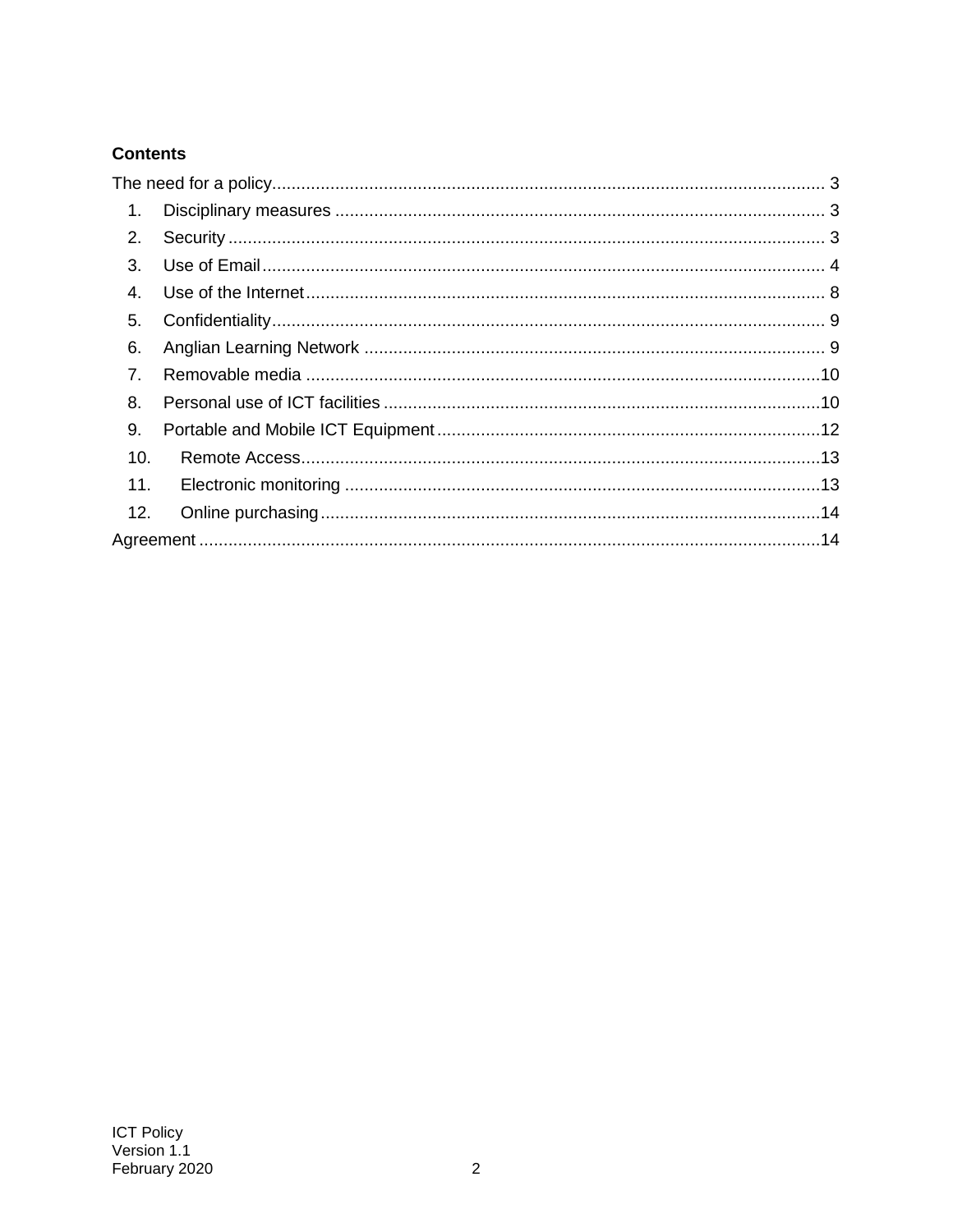## **The need for a policy**

All Anglian Learning's information communication technology (ICT) facilities and information resources remain the property of Anglian Learning and not of particular individuals, teams or departments. By following this policy we will help ensure that ICT facilities are used:

- legally;
- securely;
- without compromising the reputation of Anglian Learning;
- effectively;
- in a spirit of co-operation, trust and consideration for others;
- efficiently.

The policy relates to all ICT facilities and services provided by Anglian Learning, although special emphasis is placed on email and the internet. All employees, volunteers, and any other users of our IT are expected to adhere to the policy.

#### <span id="page-2-0"></span>**1. Disciplinary measures**

- 1.1. Deliberate and serious breach of the policy statements in this section may lead to Anglian Learning taking disciplinary measures in accordance with Anglian Learning's Disciplinary Procedure. Anglian Learning accepts that ICT – especially the internet and email system – is a valuable business tool. However, misuse of this facility can have a negative impact upon employees and volunteer productivity and the reputation of the organisation.
- 1.2. In addition, all of the organisation's phone, internet and email related resources are provided for business purposes. Therefore, the organisation maintains the right to monitor the volume of internet and network traffic, together with the email systems. The specific content of any transactions will not be monitored unless there is a suspicion of improper use.

## <span id="page-2-1"></span>**2. Security**

- 2.1. As a user of Anglian Learning's equipment and services, you are responsible for your activity.
- 2.2. Do not disclose personal system passwords or other security details to other employees (including Technical Services), volunteers or external agents, and do not use anyone else's log-in; this undermines the security of Anglian Learning. If the security of your password is compromised, ensure that you change it or approach a member of Technical Services Staff to help you.
- 2.3. If you intend to leave your PC or workstation unattended for any reason, for any length of time, you should lock the screen to prevent unauthorised access. If you fail to do this, you will be responsible for any misuse of it while you are away.
- 2.4. Any pen drives or other removable storage devices used on Anglian Learning's network should be secure and only those that are the property of Anglian Learning should be used. Please see paragraph 7 for more detail.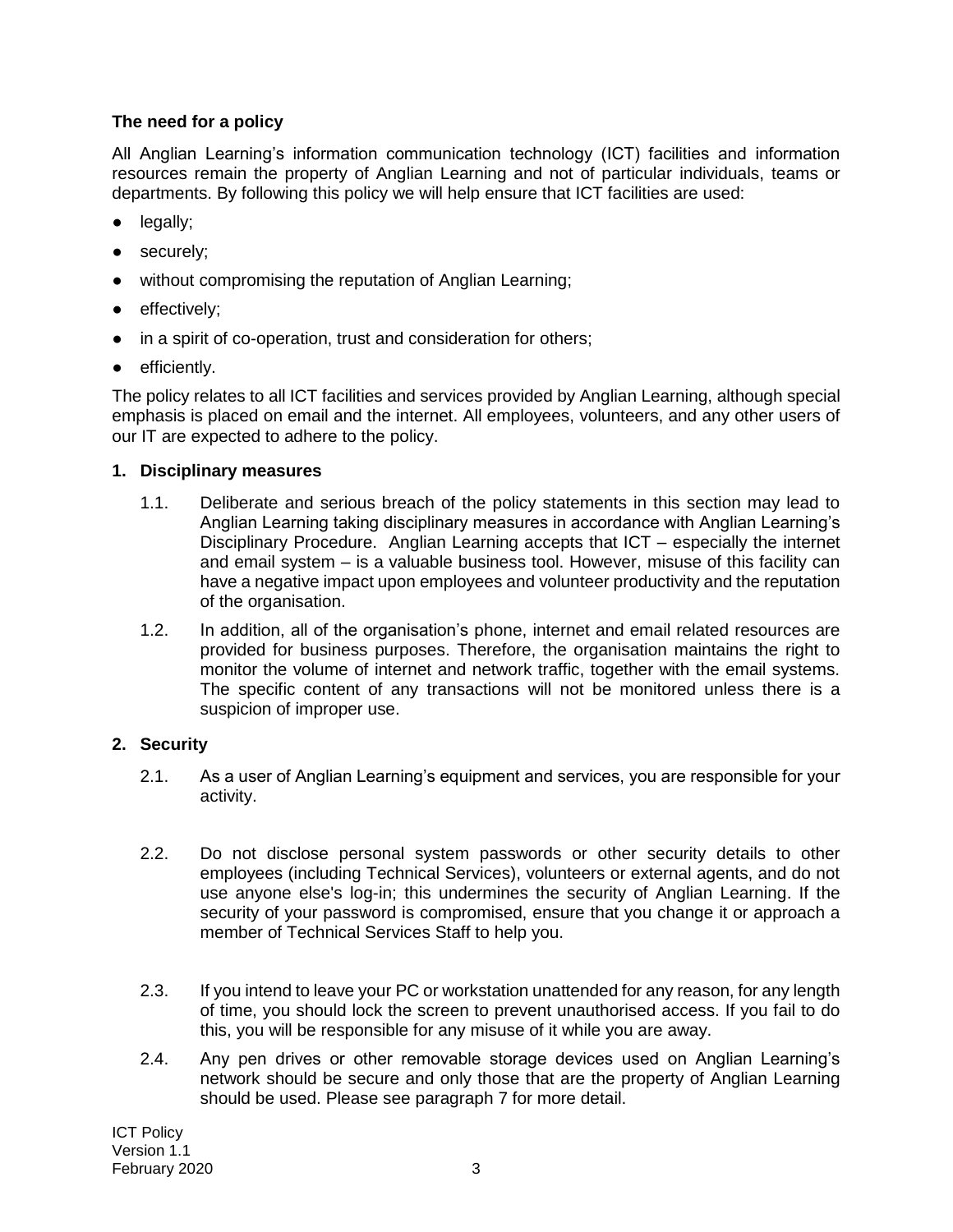- 2.5. Do not attempt to gain unauthorised access to information or facilities. The Computer Misuse Act 1990 makes it a criminal offence to obtain unauthorised access to any computer (including workstations and PCs) or to modify its contents. If you do not have access to information or resources you feel you need, contact a member of Technical Services Staff.
- 2.6. User password management.
	- 2.6.1. Passwords must be kept confidential. Passwords are the responsibility of individual users; they must not be used by anyone else, even for a short period of time.
	- 2.6.2. When creating passwords make sure they can't be guessed by people who know you, or derived from public information; for example on social media.
	- 2.6.3. Whilst it is better than a straight word, replacing letters with numbers, for example a letter 'O' with a zero, has limited value, as these rules are easily exploited.
	- 2.6.4. A good strategy is to use a passphrase and then abbreviate, whereby you choose or create a sentence and turn it into a string of letters, for example: "Baa baa black sheep have you any wool? Yes sir, yes sir, 3 bags full!" would turn into the password "Bbbshyaw?Ys,ys,3bf!" by using the first letter of each word and the punctuation as your password. This example should not be used in production, as should now any highly popular sentence structures such as song lyrics).
	- 2.6.5. Passwords must be unique for your work accounts; do not reuse any password you have used for personal accounts or previous employers.
	- 2.6.6. Passwords should be at least 12 characters in length; the longer the better.
	- 2.6.7. Passwords must be considered 'complex', in that three of the four available character sets are used within the password. Character sets are Uppercase, Lowercase, Numbers and Symbols.
	- 2.6.8. The previous 5 passwords a user has had in place should not be reused.
	- 2.6.9. Storing your passwords rather than trying to remember them all is allowed. We have 1 approved method below. Passwords should never be written down manually.
	- 2.6.9.1. Use a password manager. These services allow you to easily create and maintain long, complex and unique passwords for every service you use. To help you choose a reputable product, please contact Technical Services.
	- 2.6.10. Passwords can and will be reset if they are suspected to be compromised or weak. Users are also free to reset their passwords at their own discretion at any time.

#### <span id="page-3-0"></span>**3. Use of Email**

- 3.1. When to use email:
	- 3.1.1. Use email in preference to paper to reach people quickly (saving time on photocopying / distribution) and to help reduce paper use.
	- 3.1.2. Use the phone for urgent messages (email is a good backup in such instances). Use of email by employees and volunteers of Anglian Learning is permitted and

ICT Policy Version 1.1 February 2020 4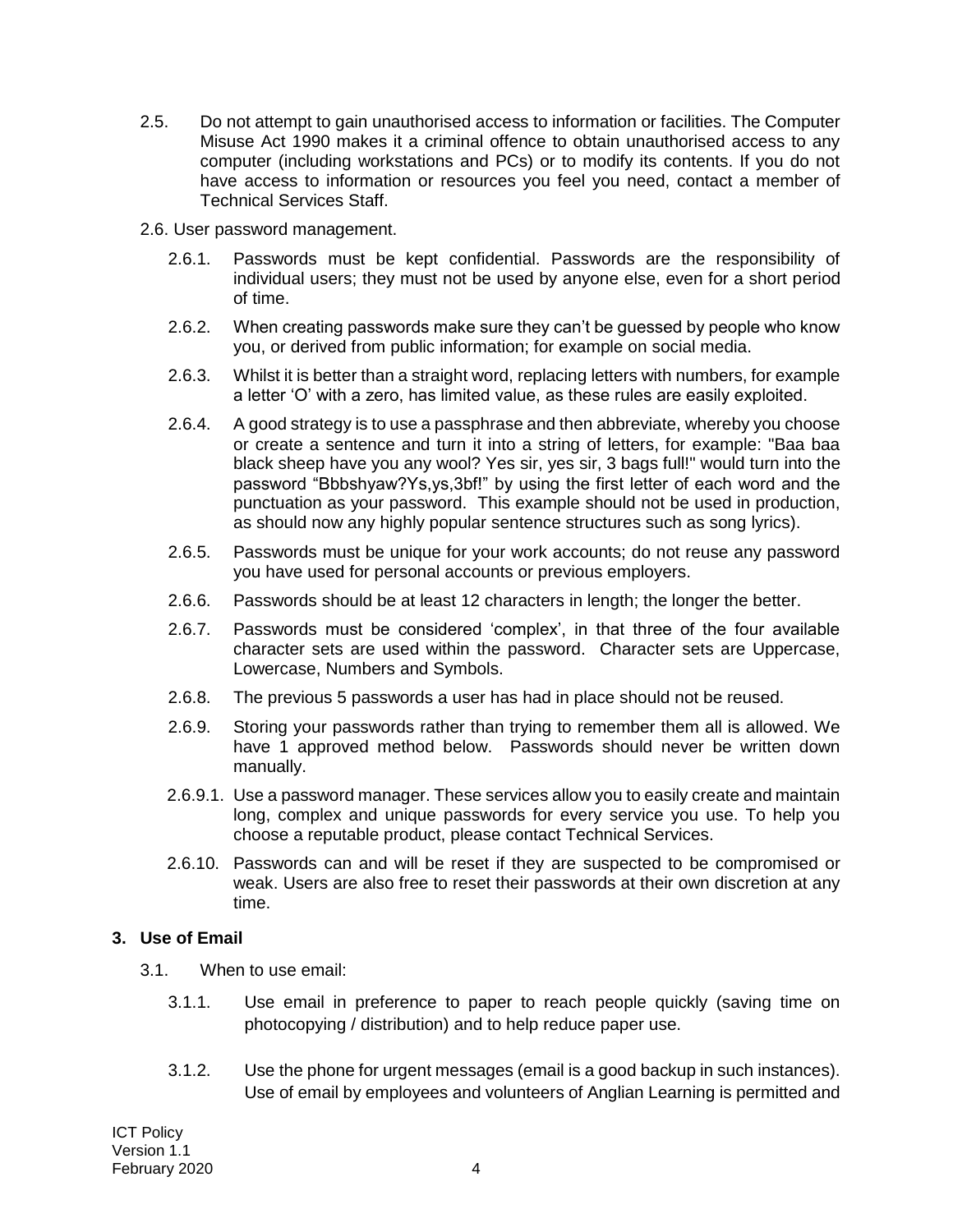encouraged where such use supports the goals and objectives of Anglian Learning.

- 3.1.3. Anglian Learning has a policy for the use of email whereby employees and volunteers must ensure that they:
	- 3.1.3.1. comply with current legislation;
	- 3.1.3.2. use email in an acceptable way;
	- 3.1.3.3. do not create unnecessary business risk to Anglian Learning by their misuse of the internet.
	- 3.1.3.4. comply with any relevant school email Protocols.
- 3.2. Unacceptable behaviour
	- 3.2.1. Sending confidential information to external locations without appropriate safeguards in place. See paragraph 5 of this document for more details.
	- 3.2.2. Distributing, disseminating or storing images, text or materials that might be considered indecent, pornographic, obscene or illegal.
	- 3.2.3. Distributing, disseminating or storing images, text or materials that might be considered discriminatory, offensive or abusive, or the context constitutes a personal, sexist or racist attack, or might be considered as harassment or bullying.
	- 3.2.4. Using copyrighted information in a way that violates the copyright.
	- 3.2.5. Seeking to gain unauthorised access to any of Anglian Learning's or another organisation's system.
	- 3.2.6. Broadcasting unsolicited personal views on social, political, religious or other non-business related matters.
	- 3.2.7. Transmitting unsolicited commercial or advertising material.
	- 3.2.8. Undertaking deliberate activities that waste employee's effort or networked resources.
	- 3.2.9. Deliberately or recklessly introducing any form of computer virus or malware into the corporate network.
- 3.3. Confidentiality
	- 3.3.1. Always exercise caution when committing confidential information to email since the security of such material cannot be guaranteed. Anglian Learning reserves the right to monitor electronic communications in accordance with applicable laws and policies, including the Computer Misuse Act 1990 and the General Data Protection Regulation 2018. The right to monitor communications includes messages sent or received by system users (employees, volunteers and temporary employees) within and outside the system as well as deleted messages. See paragraph 5 for more detail.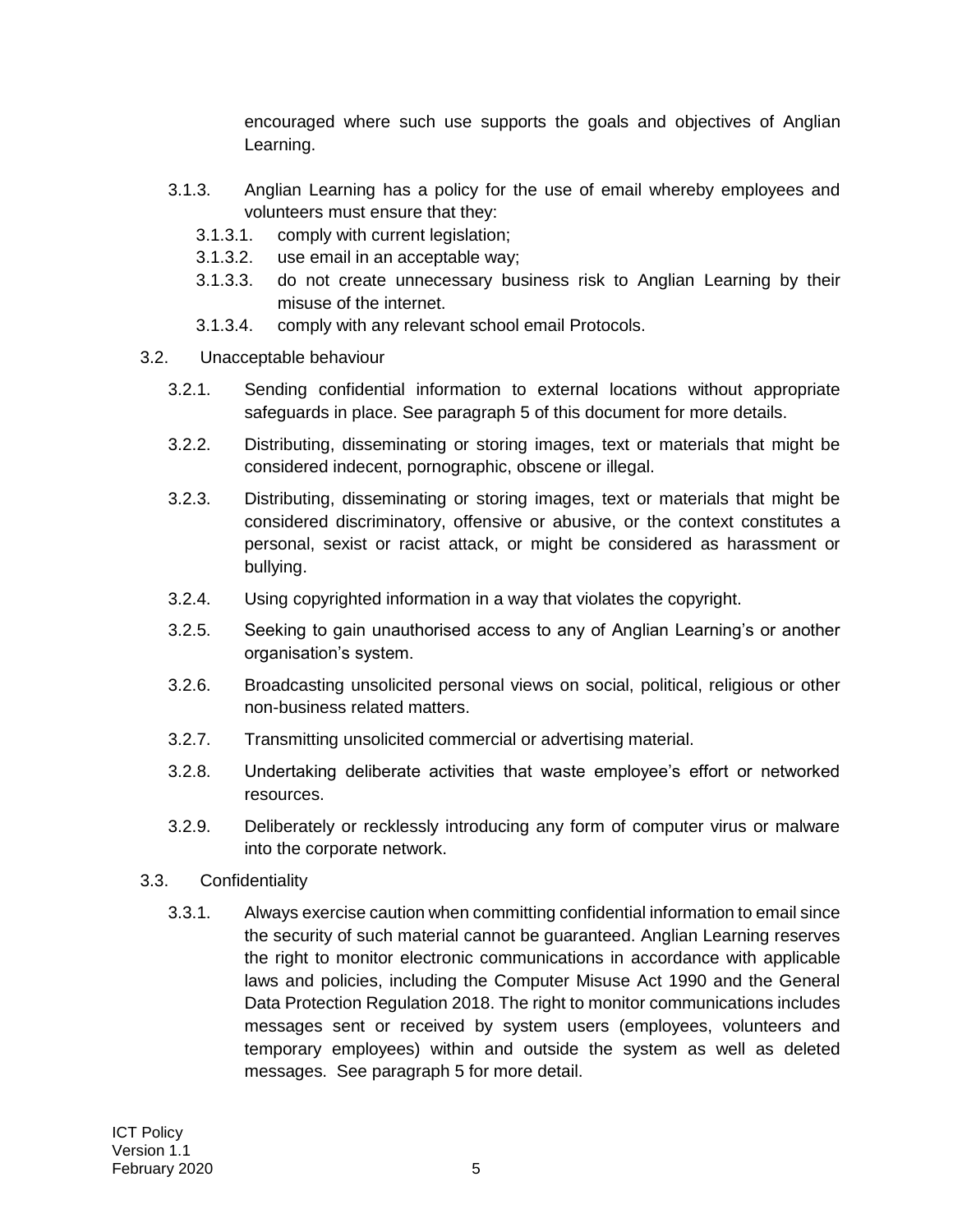- 3.3.2. Caution should be taken when using the Reply-to-all feature of email. It is not always appropriate for recipients to respond to everyone included in the initial email.
- 3.3.3. When forwarding emails, or including additional recipients in a reply, caution should also be taken. It is worth considering the impact of having these new individuals see not only your most recent message, but all of the messages in the historic chain of email, which may also be included in what you are sending.
- 3.3.4. Emails are included in Subject Access Requests that are made under Sections 7–9A of the Data Protection Act 1998 and the General Data Protection Regulation 2018. As such, staff should be aware that any reference to the names of individuals may result in these messages being shared with the subjects, should such a request be received. Where appropriate, student initials should be used rather than full names.
	- 3.3.4.1. Professional language and manner should be maintained whenever sending emails.
- 3.4. General points on email use
	- 3.4.1. When publishing or transmitting information externally be aware that you are representing Anglian Learning and could be seen as speaking on Anglian Learning's behalf. Make it clear when opinions are personal. If in doubt, consult your line manager.
	- 3.4.2. Check your inbox at regular intervals during the working day. Teachers should check at the beginning and end of the school day as a minimum.
		- 3.4.2.1. Junk folders should be checked daily, as legitimate messages sometimes get inappropriately classified as spam.
		- 3.4.2.2. When received, personal spam reports from the email provider should be reviewed.
	- 3.4.3. Keep electronic files of electronic correspondence, only retaining what you need to. Do not print it off and keep paper files unless absolutely necessary.
	- 3.4.4. It is good practice to keep your inbox fairly empty so that it just contains items requiring your action. Try to decide what to do with each email as you read it (e.g. delete it, reply to it, save the whole email in a folder, or extract just the useful information and save it somewhere logical).
	- 3.4.5. Treat others with respect and in a way in which you would expect to be treated yourself (e.g. do not send unconstructive feedback, argue, or invite colleagues to make public their displeasure at the actions / decisions of a colleague);
	- 3.4.6. Do not forward emails warning about viruses (they are invariably hoaxes and Technical Services Staff will probably already be aware of genuine viruses – if in doubt, contact them for advice);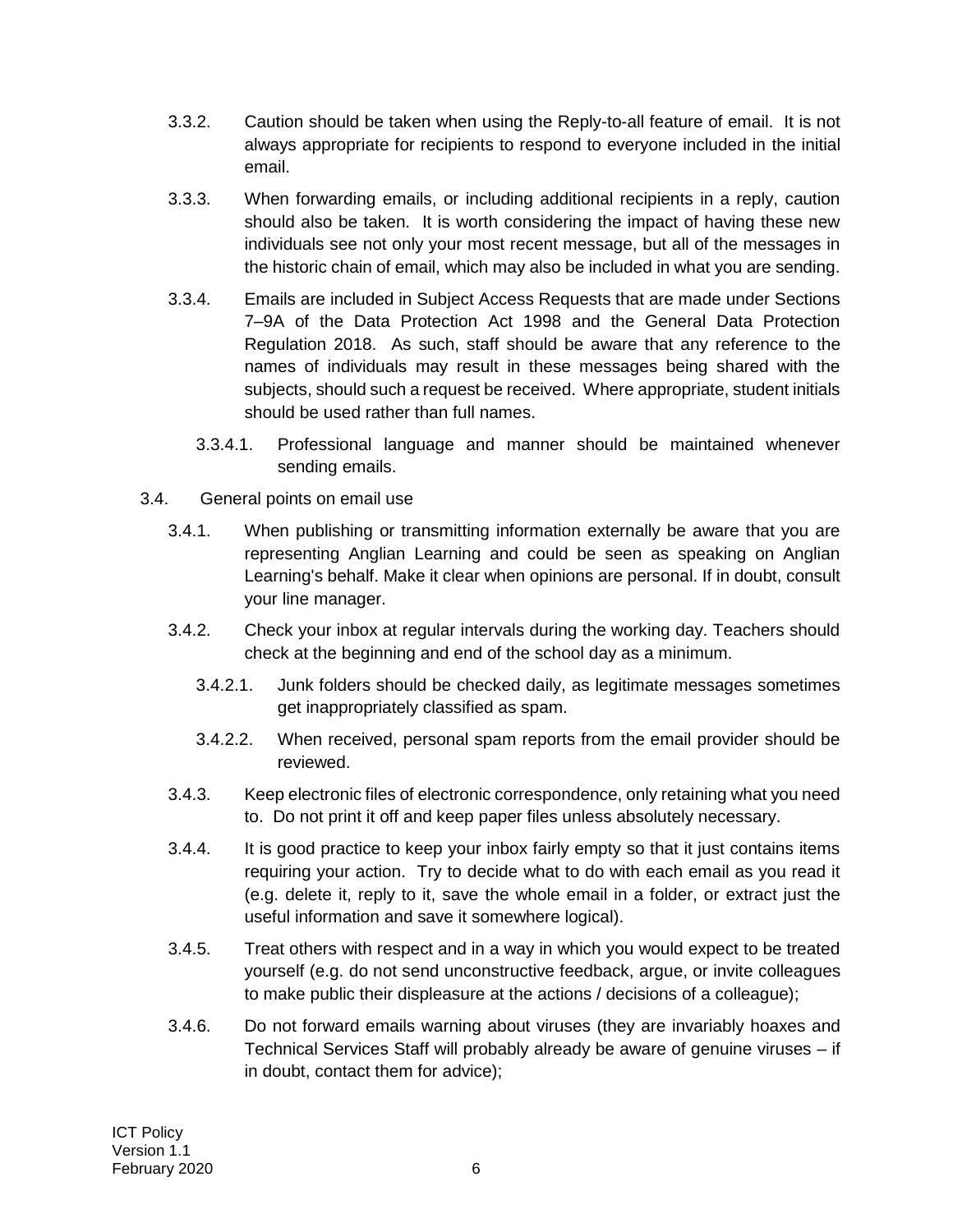- 3.4.7. Do not open an email unless you have a reasonably good expectation of what it contains, and do not download files unless they are from a trusted source. Alert the Technical Services Team if you are sent anything like this unexpectedly. Vigilance is one of the most effective protections against emailbased attacks
- 3.5. Email signatures
	- 3.5.1. Keep these short and include your name, title, phone / fax number(s) and website address.
	- 3.5.2. Avoid excessive use of imagery.
- 3.6. Communication with Students
	- 3.6.1. Staff should use only official school email accounts when communicating with students, parents or otherwise acting on behalf of the school or Trust.
		- 3.6.1.1. When contacting students electronically, only school-issued email, cloud service or other internal service accounts should be used and never through private accounts.
	- 3.6.2. As the boundaries between the online and offline worlds blur, students may try to include staff in their 'friends' list on their online social networks, such as Snapchat, Instagram and Facebook, or obtain a personal email address or mobile number. This could be harmless but it is important that staff keep a professional distance online, just as they would in the offline world, and therefore:
		- 3.6.2.1. Staff should not approve any students as 'friends', 'followers' or roles of equivalent terminology which enable access to otherwise private content.
			- 3.6.2.1.1. Student leavers should not be added or approved as connections for a period of 5 years after leaving school.
		- 3.6.2.2. Staff should delete any existing connections with students in Social Media contexts.
		- 3.6.2.3. Staff should remain aware that students can set up false identities and pose as others those known to them and so should exercise caution accordingly when approving Social Media connections.
	- 3.6.3. Personal email addresses, mobile numbers, social networking IDs and other such information must remain strictly private.
	- 3.6.4. Email or telephone communications between staff and a student that are deemed to fall outside agreed Trust guidelines may lead to disciplinary action or a criminal investigation.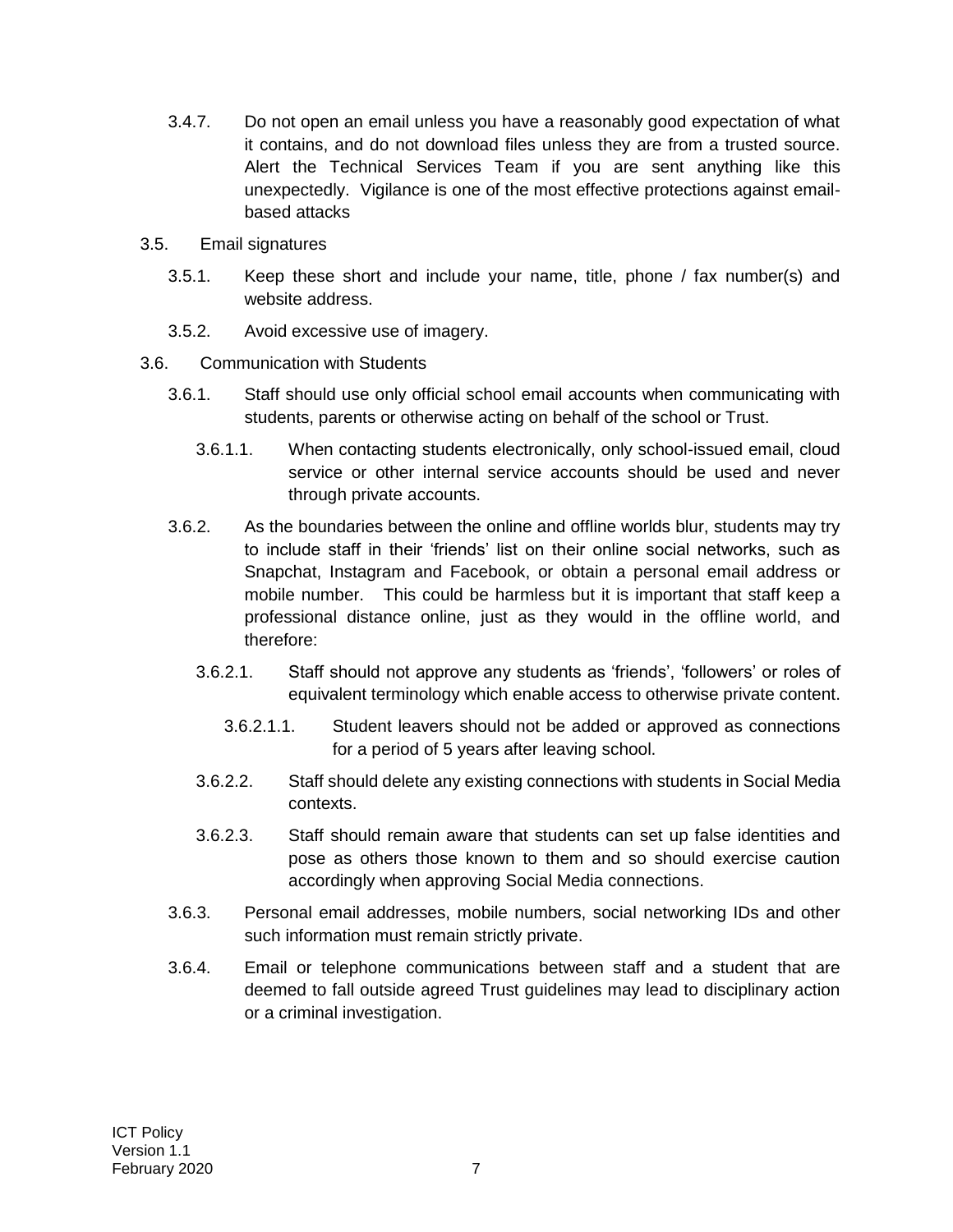#### <span id="page-7-0"></span>**4. Use of the Internet**

- 4.1. Use of the Internet by employees and volunteers is permitted and encouraged where such use supports the goals and objectives of the school.
- 4.2. However, whilst using the Internet, employees and volunteers must ensure that they:
	- 4.2.1. comply with current legislation;
	- 4.2.2. use the internet in an acceptable way;
	- 4.2.3. do not create unnecessary business risk to the organisation by their misuse of the internet.
- 4.3. Unacceptable behaviour
	- 4.3.1. In particular the following is deemed unacceptable use or behaviour by employees and volunteers (this list is non-exhaustive):
		- 4.3.1.1. Downloading or uploading materials which contain obscene, hateful, violent, pornographic, homophobic or would fall into other categories that may be considered inappropriate for the intended use of the access or are illegal in nature;
		- 4.3.1.2. Using the computer to perpetrate any form of fraud, or software, film or music piracy;
		- 4.3.1.3. Using the internet to send or post offensive or harassing material to other users;
		- 4.3.1.4. Downloading commercial software or any copyrighted materials belonging to third parties, unless this download is covered or permitted under a commercial agreement or other such licence;
		- 4.3.1.5. Hacking into unauthorised areas;
		- 4.3.1.6. Creating or transmitting defamatory material;
		- 4.3.1.7. Undertaking deliberate activities that waste employees effort or networked resources, including the use of any form of Denial of Service attack.
		- 4.3.1.8. Deliberately or recklessly introducing any form of computer virus into Anglian Learning's network.
- 4.4. Chat rooms / instant messaging (IM)
	- 4.4.1. The use of chat rooms and instant messaging is permitted for business use only. This use must have been agreed with your line manager.
- 4.5. Webmail
	- 4.5.1. The use of personal webmail is not permitted in the organisation unless it has previously agreed with your line manager or occurs during a period of rest or whilst off duty.
- 4.6. Obscenities / pornography

ICT Policy Version 1.1 February 2020 8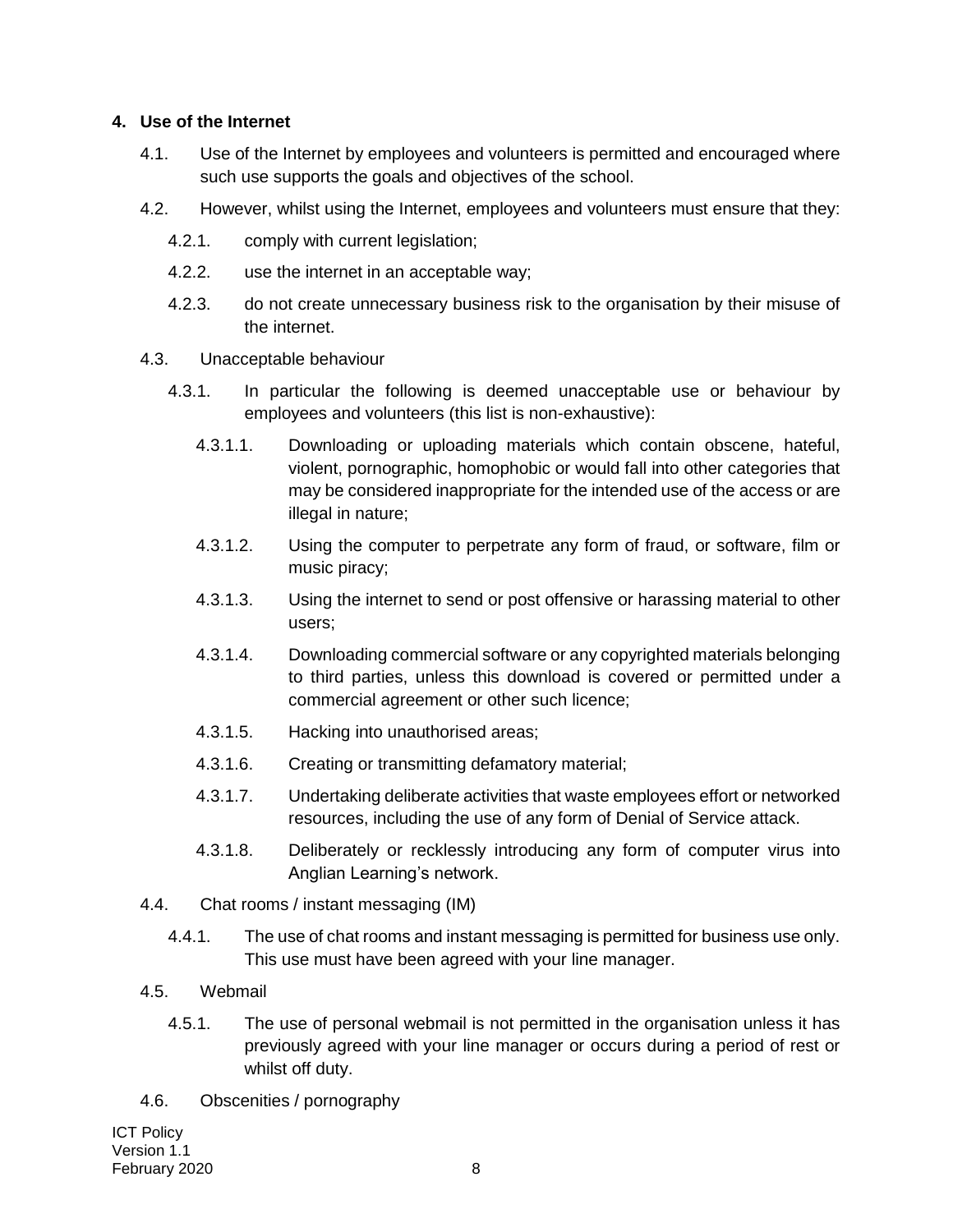- 4.6.1. Do not write, publish, look for, bookmark, access or download material that might be regarded as obscene or pornographic.
- 4.7. Copyright
	- 4.7.1. Take care to use software legally and in accordance with both the letter and spirit of relevant licensing and copyright agreements. Copying software for use outside these agreements is illegal and may result in criminal charges.
	- 4.7.2. Be aware of copyright law when using content you have found on other organisations' websites. The law is the same as it is for printed materials.

# <span id="page-8-0"></span>**5. Confidentiality**

- 5.1. If you are dealing with personal, sensitive and / or confidential information, then you must ensure that extra care is taken to protect the information.
- 5.2. If sending personal, sensitive and / or confidential information via email, then the following protocols should be used. If there is any doubt as to the information being sent or the appropriate level of protection required, please seek advice from a member of Technical Services Staff.
	- 5.2.1. Personal, sensitive and / or confidential information should be contained in an attachment;
	- 5.2.2. In appropriate cases the attachment should be encrypted, and / or password protected;
	- 5.2.3. Any password or key must be sent separately; and preferably communicated by another means e.g. telephone, text message.
	- 5.2.4. Before sending the email, verify the recipient by checking the address, and if appropriate, telephone the recipient to check and inform them that the email will be sent;
	- 5.2.5. Never send sensitive information to personal email accounts; only ever use corporate accounts for this. Examples of personal email domains are @gmail.com, @outlook.com and @yahoo.co.uk. Corporate domains usually refer to the organisation within them in some way. If in doubt, seek advice from a member of Technical Services.
	- 5.2.6. Do not refer to the information in the subject of the email.

# <span id="page-8-1"></span>**6. Anglian Learning Network**

6.1. Keep master copies of important data on Anglian Learning's enterprise network and not solely on your PC's local C: Drive or portable disks. Not storing data on Anglian Learning's network means it will not be backed up and is therefore at risk. Examples of acceptable locations are internal network shares, Anglian Learning accounts based on Google G-Suite and Office 365.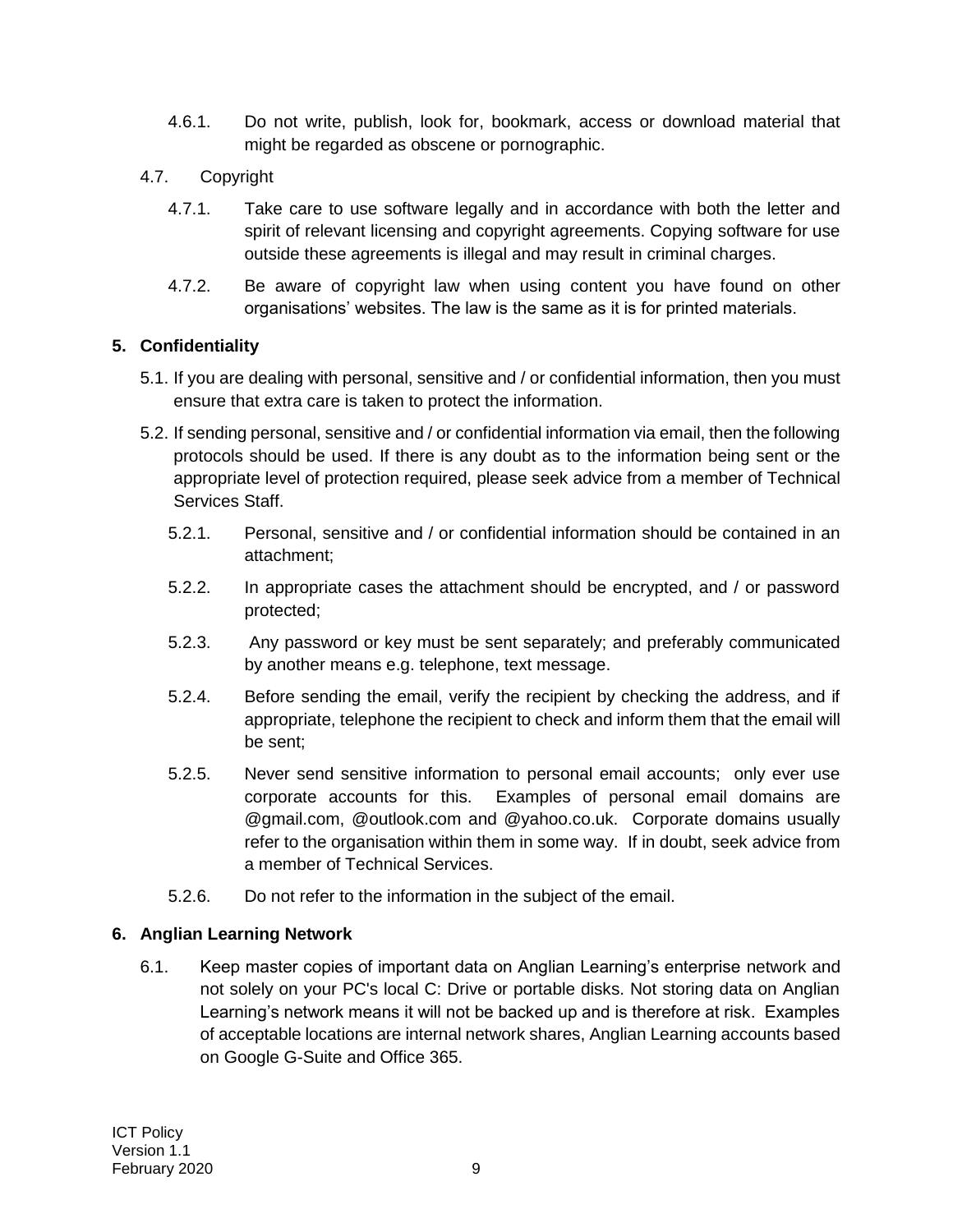- 6.2. Ask for advice from a member of Technical Services Staff if you need to store, transmit or handle large quantities of data, particularly images or audio and video. These large files use up disk space very quickly and can bring the network to a standstill.
- 6.3. Be considerate about storing personal (non-Anglian Learning) files on Anglian Learning's network.
- 6.4. Do not copy files that are accessible centrally into your personal directory unless you have good reason (i.e. you intend to amend them or you need to reference them and the central copies are to be changed or deleted) since this uses up disk space, can introduce unnecessary Data Protection risk and might cause confusion over version control.

## <span id="page-9-0"></span>**7. Removable media**

- 7.1. If storing or transferring personal, sensitive, confidential or classified information using Removable Media you must first contact Technical Services Staff for permission, but
	- 7.1.1. Always consider if an alternative solution exists. Examples are use of a VPN, or an Anglian Learning account on a cloud storage solution, namely Google G-Suite or Office 365.
	- 7.1.2. Only use recommended removable media.
	- 7.1.3. Encrypt and password protect.
	- 7.1.4. Store all removable media securely.
	- 7.1.5. Removable media must be disposed of securely by Technical Services Staff.

## <span id="page-9-1"></span>**8. Personal use of ICT facilities**

8.1. Social media

For the purposes of this policy, social media websites are web-based and mobile technologies which allow parties to communicate instantly with each other or to share data in a public forum. They include websites such as Facebook, Twitter, Google+ and LinkedIn. They also cover blogs and image sharing websites such as YouTube and Flickr. This is not an exhaustive list and you should be aware that this is a constantly changing area.

- 8.1.1. Use of Social Media at work
	- 8.1.1.1. Employees and volunteers are permitted to make reasonable and appropriate use of social media websites from Anglian Learning's IT equipment. You should ensure that usage is not excessive and does not interfere with work duties. Use should be restricted to your non-working hours, unless this forms part of your work responsibilities.
	- 8.1.1.2. Access to particular social media websites may be withdrawn in the case of misuse.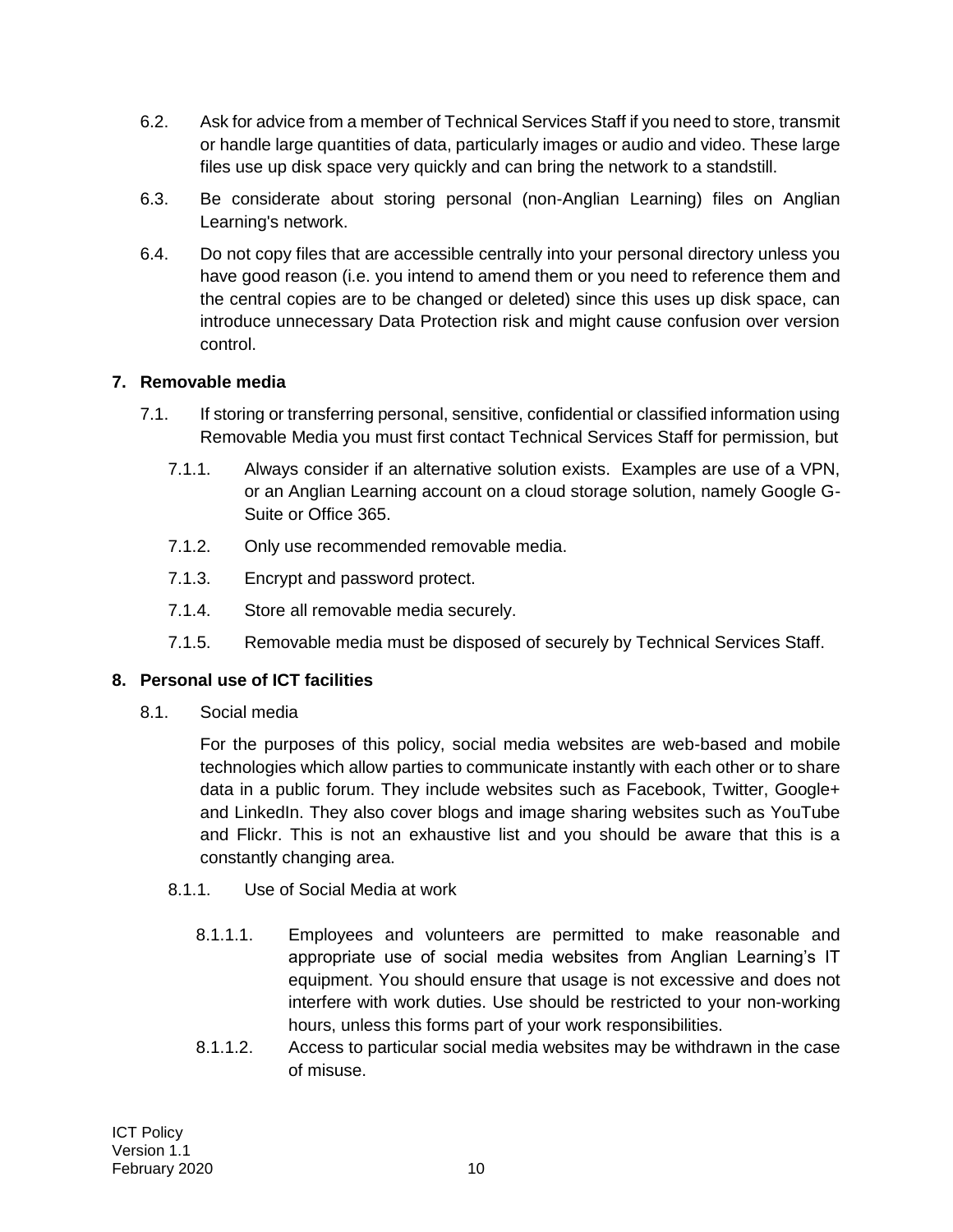- 8.1.1.3. Inappropriate comments on social media websites can cause damage to the reputation of the organisation if a person is recognised as being an employee [or volunteer]. It is, therefore, imperative that you are respectful of the organisation's service as a whole including clients, colleagues, partners and competitors.
- 8.1.1.4. Employees and volunteers should not give the impression that they are representing, giving opinions or otherwise making statements on behalf of Anglian Learning unless appropriately authorised to do so. Personal opinions must be acknowledged as such, and should not be represented in any way that might make them appear to be those of the organisation. Where appropriate, an explicit disclaimer should be included, for example: '*These statements and opinions are my own and not those of Anglian Learning.'*
- 8.1.1.5. Any communications that employees or volunteers make in a personal capacity must not:
	- 8.1.1.5.1. bring Anglian Learning into disrepute, for example by criticising clients, colleagues or partner organisations;
	- 8.1.1.5.2. breach the Anglian Learning's policy on client confidentiality or any other relevant policy;
	- 8.1.1.5.3. breach copyright, for example by using someone else's images or written content without permission;
	- 8.1.1.5.4. do anything which might be viewed as discriminatory against, or harassment towards, any individual, for example, by making offensive or derogatory comments relating to: age, disability, gender reassignment, race, religion or belief, sex, or sexual orientation;
	- 8.1.1.5.5. use social media to bully another individual;
	- 8.1.1.5.6. post images that are discriminatory or offensive (or links to such content).
- 8.1.2. Anglian Learning maintains the right to monitor usage where there is suspicion of improper use.

# 8.2. Other personal use

- 8.2.1. Use of facilities for leisure or personal purposes (e.g. sending and receiving personal email, personal phone calls, playing computer games and browsing the internet at appropriate times) is permitted so long as such use does not:
	- 8.2.1.1. incur specific expenditure for Anglian Learning;
	- 8.2.1.2. impact on the performance of your job or role (this is a matter between each member of staff or volunteer and their line manager);
	- 8.2.1.3. break the law;
	- 8.2.1.4. bring Anglian Learning into disrepute;
	- 8.2.1.5. detrimentally affect the network performance by using large amounts of bandwidth (for instance by downloading / streaming of music or videos);
	- 8.2.1.6. impact on the availability of resources needed (physical or network) for business use.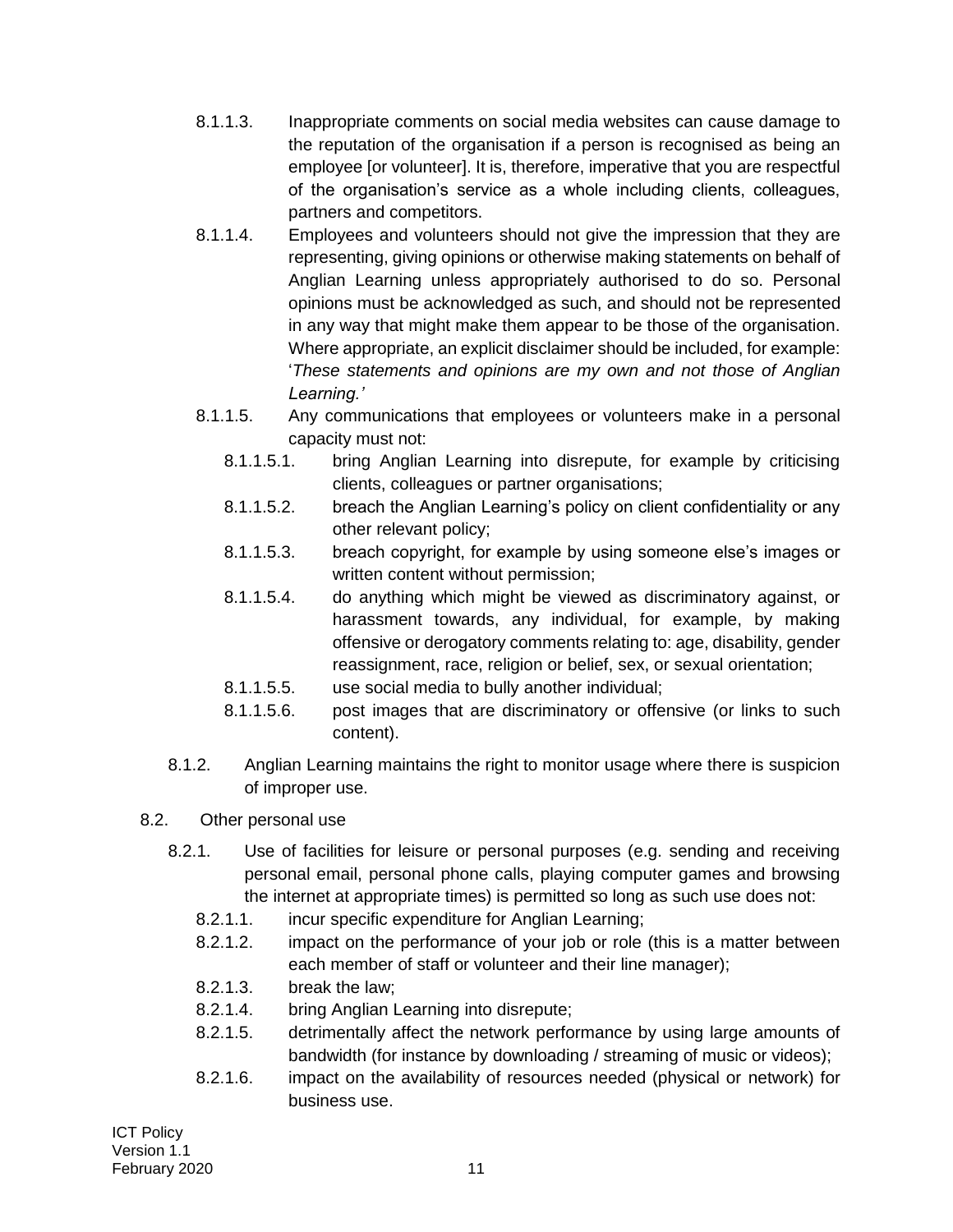- 8.2.2. Any information contained within Anglian Learning in any form is for use by the employee or volunteer for the duration of their period of work and should not be used in any way other than for proper business purposes, or transferred into any other format (e.g. loaded onto a memory stick / pen drive), unless necessary for business use, and with prior agreement of a member of Technical Services Staff.
- 8.3. Take note of the points relating to Social Media within Section 3.6 (Communication with Students) of this policy.

## <span id="page-11-0"></span>**9. Portable and Mobile ICT Equipment**

- 9.1. This section covers items such as laptops, mobile devices and removable data storage devices. Please refer to paragraph 7 of this document when considering storing or transferring personal or sensitive data.
- 9.2. All activities carried out on Anglian Learning's systems and hardware will be monitored in accordance with the general policy.
- 9.3. Employees and volunteers must ensure that all data belonging to Anglian Learning is stored on Anglian Learning's network and not kept solely on a laptop. Any equipment where personal data is likely to be stored must be encrypted.
- 9.4. Equipment must be kept physically secure in accordance with this policy to be covered for insurance purposes. When travelling by car, best practice is to place the laptop in the boot of the car before starting your journey.
- 9.5. Synchronise all locally stored data, including diary entries, with the appropriate enterprise storage solution on a frequent basis.
- 9.6. Ensure portable and mobile ICT equipment is made available as necessary for antivirus updates and software installations, patches or upgrades.
- 9.7. The addition of any software applications to Anglian Learning computers must be fully licensed, authorised by a member of Technical Services Staff and documented in the Anglian Learning Software Licensing Register and the installation carried out by the same team, or by the primary user with their approval.
- 9.8. In areas where there are likely to be members of the general public, portable or mobile ICT equipment must not be left unattended and, wherever possible, must be kept out of sight.
- 9.9. Portable equipment must be transported in a protective case if one is supplied.
- 9.10. Portable equipment taken out on long-term loan by staff, such as laptops, are subject to the Anglian Learning Portable Device Loan Agreement. This document must be signed by the member of staff or parent, ahead of taking possession of the equipment and a copy retained by both parties.
- 9.11. Users requiring the installation of any form of additional hardware onto devices managed by the organisation should seek guidance from the Technical Services Team, who reserve the right to refuse such request if, in their assessment, it could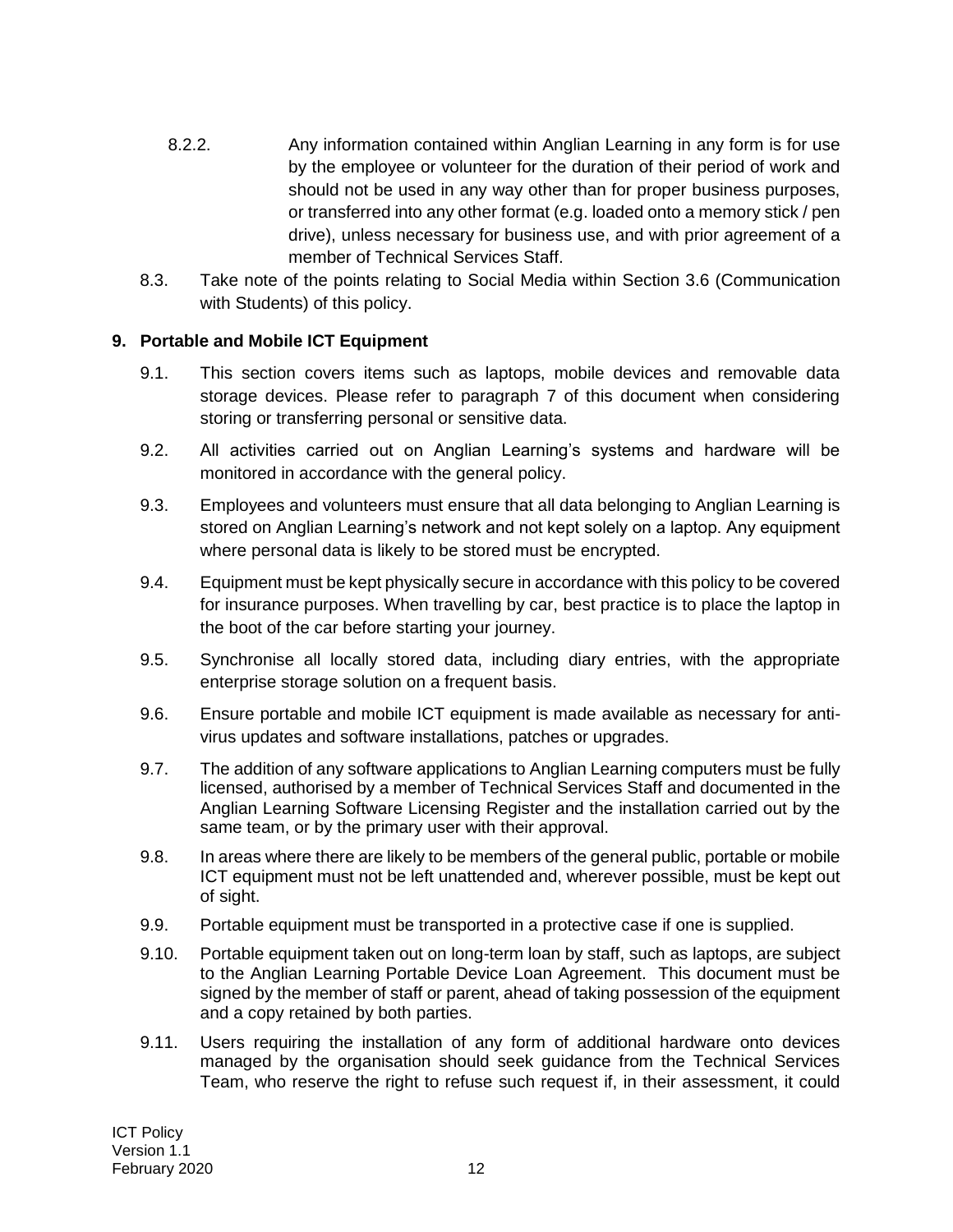cause conflict to existing hardware, be incompatible or otherwise cause undue operational impact.

9.12. Damage caused to school devices that, in all likelihood could not have been achieved by accident will be chargeable to the individual, where appropriate evidence can be produced.

#### <span id="page-12-0"></span>**10. Remote Access**

- 10.1. If remote access is required, you must contact a member of Technical Services Staff to set this up.
- 10.2. You are responsible for all activity via your remote access facility.
- 10.3. Laptops and mobile devices must have appropriate access protection, i.e. passwords and encryption, and must not be left unattended in public places.
- 10.4 To prevent unauthorised access to Anglian Learning's systems, keep all dial-up access information such as telephone numbers, logon IDs and PINs confidential and do not disclose them to anyone.
- 10.5. Select PINs that are not easily guessed, e.g. do not use your house or telephone number and do not choose consecutive or repeated numbers.
- 10.6. Avoid writing down or otherwise recording any network access information where possible. Any information that is written down must be kept in a secure place and disguised so that no other person is able to identify what it is.
- 10.7. Protect Anglian Learning's information and data at all times, including any printed material produced while using the remote access facility. Take particular care when access is from a non-office environment.
- 10.8. Users of laptops and mobile devices are advised to check their car and home insurance policies for the level of cover in the event of equipment being stolen or damaged. Appropriate precautions should be taken to minimise risk of theft or damage.
- 10.9. Care should be taken when working on laptops in public places (e.g. trains) that any employee or client details are not visible to other people.

## <span id="page-12-1"></span>**11. Electronic monitoring**

- 10.1 You may find that you have access to electronic information about the activity of colleagues. Any such information must not be used by unauthorised individuals to monitor the activity of individual employees in any way (e.g. to monitor their working activity, working time, files accessed, internet sites accessed, reading of their email or private files, etc.) without their prior knowledge. Exceptions are:
	- 10.1.1 In the case of a specific allegation of misconduct, when the Headteacher (or CEO for Trust Central staff) with advice from the Director of HR can authorise accessing of such information when investigating the allegation;
	- 10.1.2 A member of Technical Services may unavoidably access detail whilst fixing a